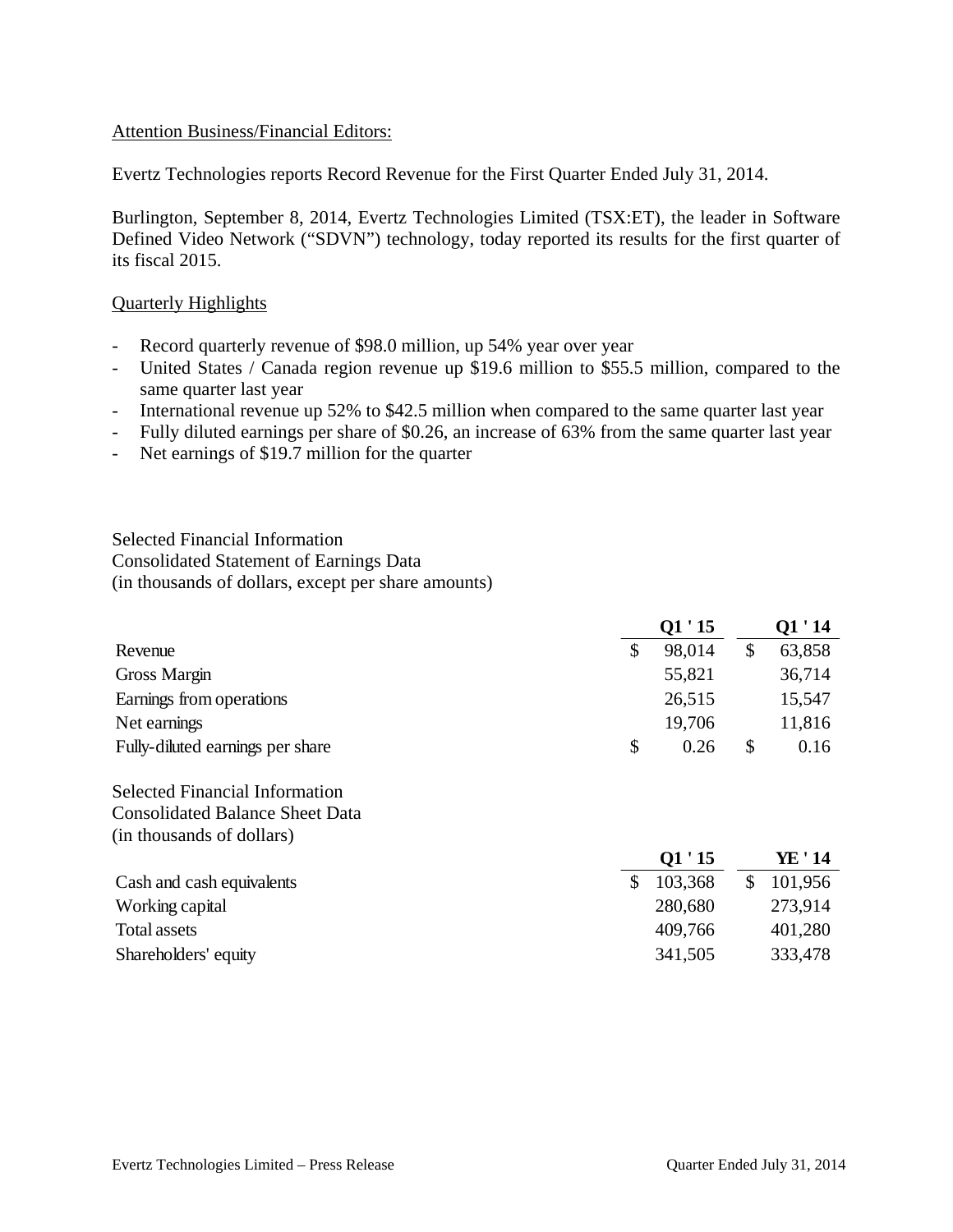## Revenue

For the quarter ended July 31, 2014, revenues were \$98.0 million as compared to revenues of \$63.9 million for the quarter ended July 31, 2013. For the quarter, revenues in the United States/Canada region were \$55.5 million, an increase of \$19.6 million or 55% when compared to the same quarter last year. The International region had revenues of \$42.5 million, an increase of \$14.6 million or 52% when compared to the same quarter last year.

## Gross Margin

For the quarter ended July 31, 2014 gross margin was \$55.8 million compared to \$36.7 million in the same quarter last year. Gross margin percentage was approximately 57.0% compared to 57.5% in the quarter ended July 31, 2013.

## Earnings

For the quarter ended July 31, 2014 net earnings were \$19.7 million up 67% when compared to \$11.8 million in the corresponding period last year.

For the quarter ended July 31, 2014, earnings per share on a fully-diluted basis were \$0.26 up 63% when compared to \$0.16 in the corresponding period last year.

## Operating Expenses

For the quarter ended July 31, 2014 selling and administrative expenses were \$13.4 million compared to \$11.6 million for the quarter ended July 31, 2013.

For the quarter ended July 31, 2014 gross research and development expenses increased by \$2.3 million or 18% as compared to the corresponding period in 2013. Gross research and development expenses represented approximately 16% of revenue for the quarter ended July 31, 2014.

#### Liquidity and Capital Resources

The Company's working capital as at July 31, 2014 was \$280.7 million as compared to \$273.9 million on April 30, 2014.

Cash and cash equivalents were \$103.4 million as at July 31, 2014 as compared to \$102.0 million on April 30, 2014.

Cash provided by operations was \$15.3 million for the quarter ended July 31, 2014 as compared to cash provided of \$2.7 million for the quarter ended July 31, 2013. Before taking into account taxes and the changes in non-cash working capital and current taxes, the Company generated \$21.2 million from operations for the quarter ended July 31, 2014 compared to \$12.8 million for the same period last year.

The Company used cash of \$2.5 million in investing activities largely a result of purchases in capital assets of \$2.5 million, compared to \$3.5 million in capital assets purchased for the quarter ended July 31, 2013.

For the quarter ended July 31, 2014, the Company used cash in financing activities of \$11.9 million which was principally a result of the payment of dividends.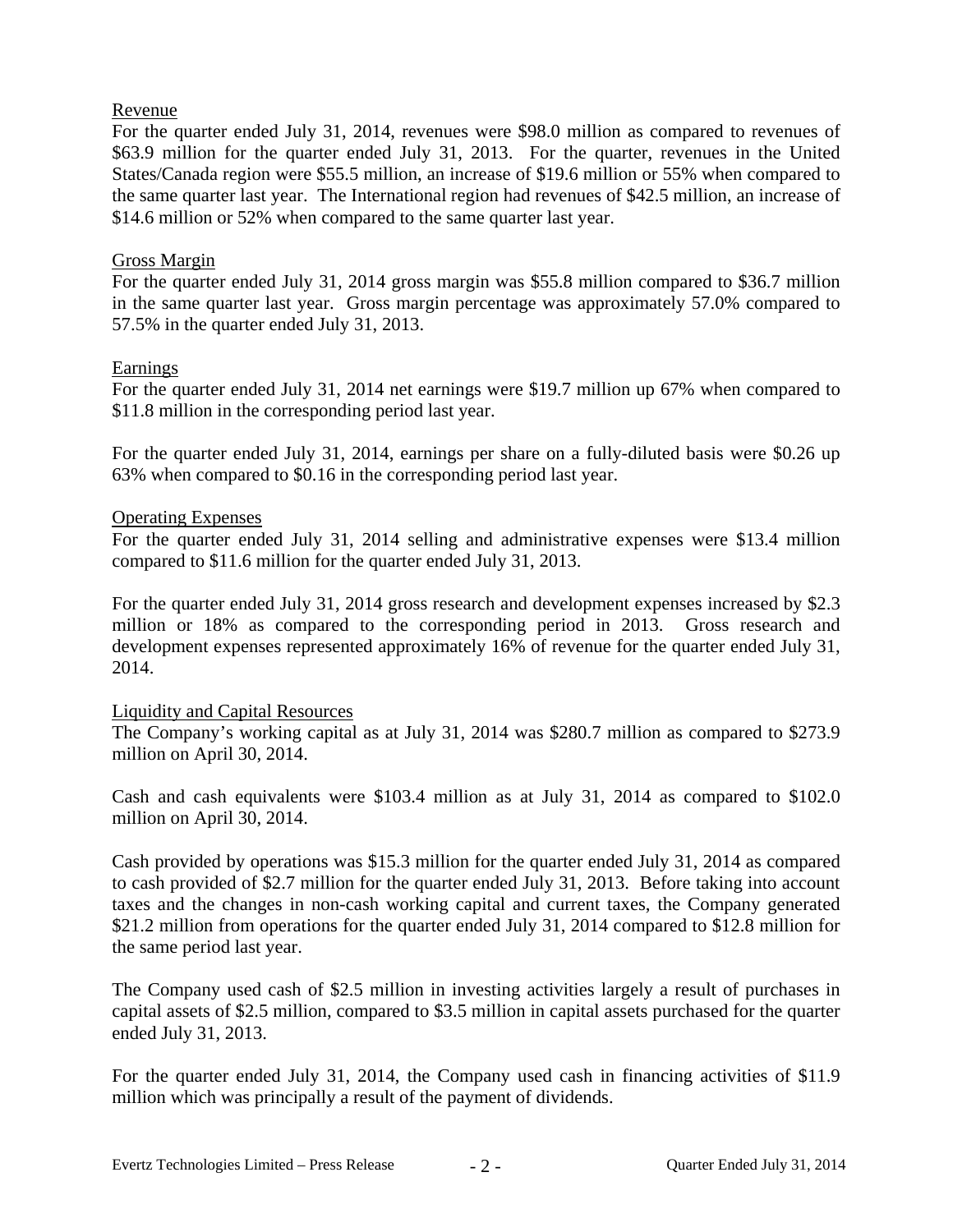## Shipments and Backlog

At the end of August 2014, purchase order backlog was in excess of \$46 million and shipments during the month of August 2014 were \$25 million.

Dividend Declared

Evertz Board of Directors declared a dividend on September 8, 2014 of \$0.16 per share.

The dividend is payable to shareholders of record on September 19, 2014 and will be paid on or about September 26, 2014.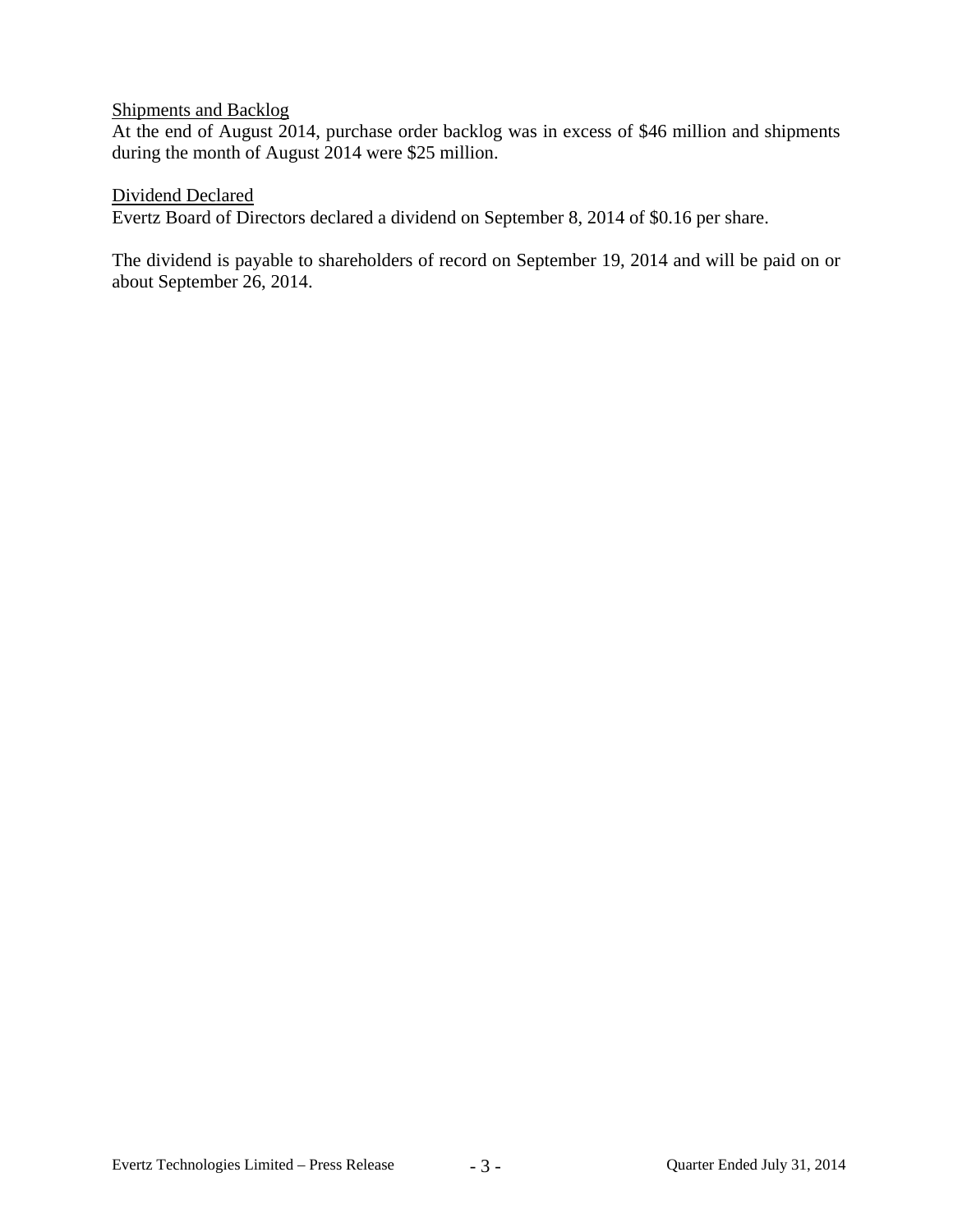# **Selected Consolidated Financial Information**

(in thousands of dollars, except earnings per share and percentages)

|                                                       | Three months ended     |               | Three months ended |  |
|-------------------------------------------------------|------------------------|---------------|--------------------|--|
|                                                       | July 31, 2014          | July 31, 2013 |                    |  |
| Revenue                                               | \$<br>98,014           | \$            | 63,858             |  |
| Cost of goods sold                                    | 42,193                 |               | 27,144             |  |
| Gross margin                                          | \$<br>55,821           | \$            | 36,714             |  |
| Expenses                                              |                        |               |                    |  |
| Selling and administrative                            | 13,399                 |               | 11,612             |  |
| General                                               | 1,810                  |               | 1,462              |  |
| Research and development                              | 15,820                 |               | 13,459             |  |
| Investment tax credits                                | (2,466)                |               | (2,857)            |  |
| Foreign exchange loss (gain)                          | 743                    |               | (2,509)            |  |
|                                                       | 29,306                 |               | 21,167             |  |
| Earnings before undernoted                            | \$<br>26,515           | \$            | 15,547             |  |
| Finance income                                        | 193                    |               | 621                |  |
| Finance costs                                         | (67)                   |               | (102)              |  |
| Other income and expenses                             | 140                    |               | 7                  |  |
| Earnings before income taxes                          | \$<br>26,781           | \$            | 16,073             |  |
| Provision for (recovery of) income taxes              |                        |               |                    |  |
| Current                                               | 9,311                  |               | 6,370              |  |
| Deferred                                              | (2,236)                |               | (2, 113)           |  |
|                                                       | \$<br>7,075            | \$            | 4,257              |  |
|                                                       |                        |               |                    |  |
| Net earnings for the period                           | \$<br>19,706           | \$            | 11,816             |  |
| Net earnings attributable to non-controlling interest | 295                    |               | 83                 |  |
| Net earnings attributable to shareholders             | 19,411                 |               | 11,733             |  |
| Net earnings for the period                           | \$<br>19,706           | \$            | 11,816             |  |
|                                                       |                        |               |                    |  |
| Earnings per share:                                   |                        |               |                    |  |
| <b>Basic</b>                                          | \$<br>0.26             | \$            | 0.16               |  |
| Diluted                                               | \$<br>0.26             | \$            | 0.16               |  |
| Consolidated Balance Sheet Data                       |                        |               | As at              |  |
|                                                       | As at<br>July 31, 2014 |               | April 30, 2014     |  |
| Cash and cash equivalents                             | \$<br>103,368          | \$            | 101,956            |  |
| Inventory                                             | \$<br>145,297          | \$            | 134,561            |  |
| Working capital                                       | \$<br>280,680          | \$            | 273,914            |  |
| Total assets                                          | \$<br>409,766          | \$            | 401,280            |  |
| Shareholders' equity                                  | \$<br>341,505          | \$            | 333,478            |  |
|                                                       |                        |               |                    |  |
| Number of common shares outstanding:                  |                        |               |                    |  |
| <b>Basic</b>                                          | 74,313,146             |               | 74,310,146         |  |
| Fully-diluted                                         | 79,424,346             |               | 79,513,846         |  |
| Weighted average number of shares outstanding:        |                        |               |                    |  |
| <b>Basic</b>                                          | 74,311,320             |               | 74,064,205         |  |
| Fully-diluted                                         | 74,922,741             |               | 74,485,461         |  |